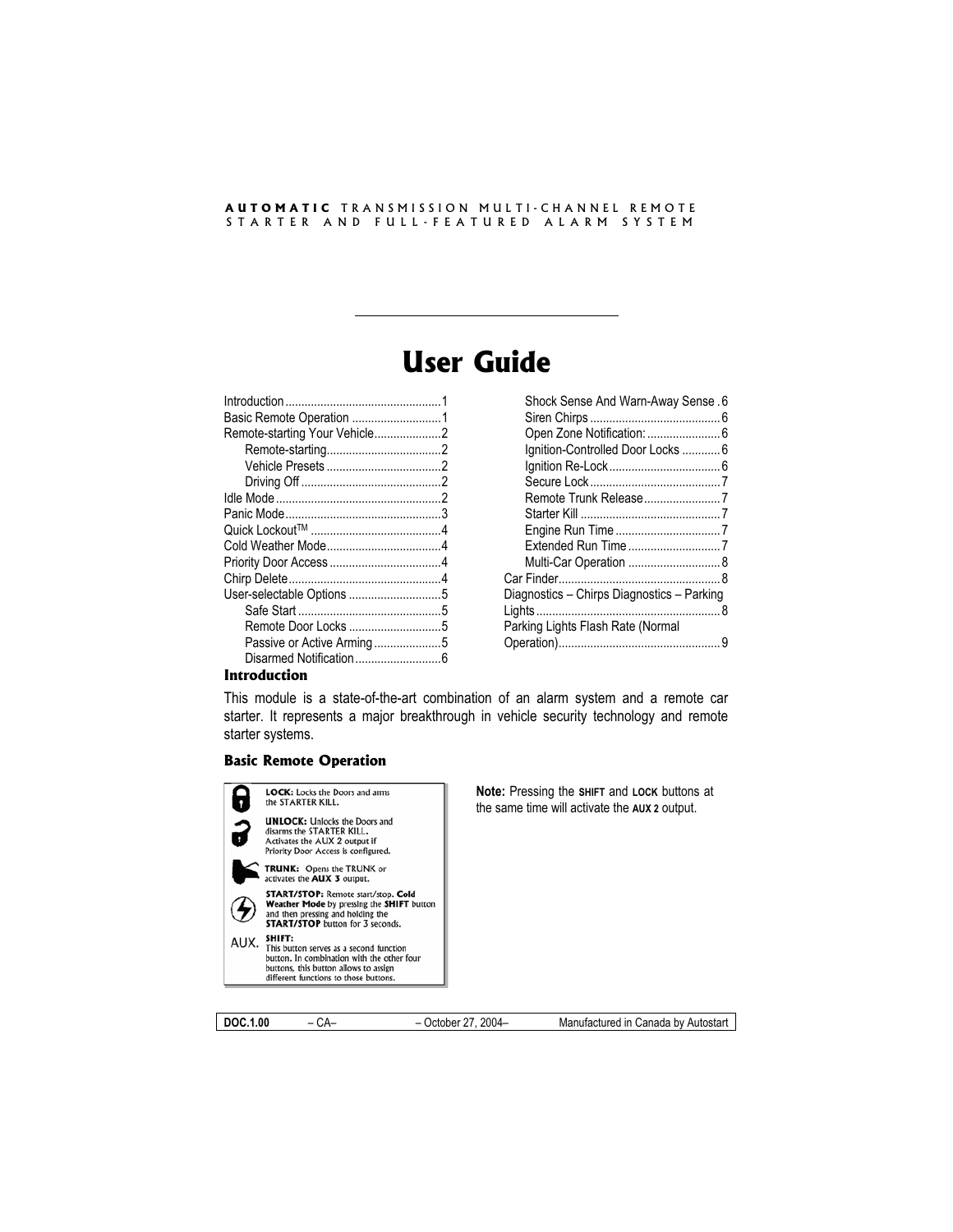# **Remote-starting Your Vehicle**

#### Remote-starting

Press the start button for approx. 1 second. The parking lights will come on, informing you that the unit has received your signal. The engine will start approx. 5 seconds later. The parking lights will remain on during the pre-programmed run time.

If the vehicle doesn't start at the first attempt, the system will shut down, wait a few seconds, and try to start the engine again. It will try to start the engine 3 times before giving up.

## Vehicle Presets

## **Heater & Heated Seat**

When leaving the vehicle it is recommended to preset the accessory controls in preparation for the next remote start. Settings for the blower motor (fan), front and rear, as well as heated seats (if equipped) should not be left on **HIGH**. It is recommended to leave the settings on **LOW** or **MEDIUM** instead.

# **Windshield Wipers & Radio & Headlights**

Certain vehicles require the radio and / or windshield wiper and / or headlight circuits to become energized while running under remote start. When leaving the vehicle you must ensure that the windshield wiper and headlight switches are **OFF**. Leaving the headlight switch **ON** on certain vehicles could cause them to remain **ON** even after remote starter shut down, resulting in a dead battery.

## Driving Off

With the vehicle running under remote control, press the **UNLOCK** button to **DISARM** and **UNLOCK** the doors. Enter the vehicle and do the following:

x Turn the ignition key to the **IGNITION ON (RUN)** position. (**Do not** turn the key to the **START** position while the engine is running. This will cause the starter motor to re-engage.)

• Press the brakes to disengage the remote starter unit.

You are now ready to drive off.

# **Idle Mode**

This feature allows you to remove the key from the ignition and leave the vehicle running for its pre-programmed run time while you are away from your vehicle. This feature is handy if you need to stop for a quick delivery, or at a convenience store.

To enable the Idle Mode:

- 1. Press and hold **LOCK**, **UNLOCK** or **START** on your transmitter while the engine is running.
- 2. The parking lights will come **ON**.
- 3. Remove the key, exit the vehicle;
	- Press the Lock button if you need to lock the doors while the engine is running.

**Caution:** Do not leave children or pets unattended in a car running in Idle Mode.

## **Valet Mode**

The system can be placed in Valet Mode to disable the remote starting capabilities. If the vehicle needs to be serviced, or if you park it indoors, the Valet Mode will prevent the engine from being remote-started accidentally.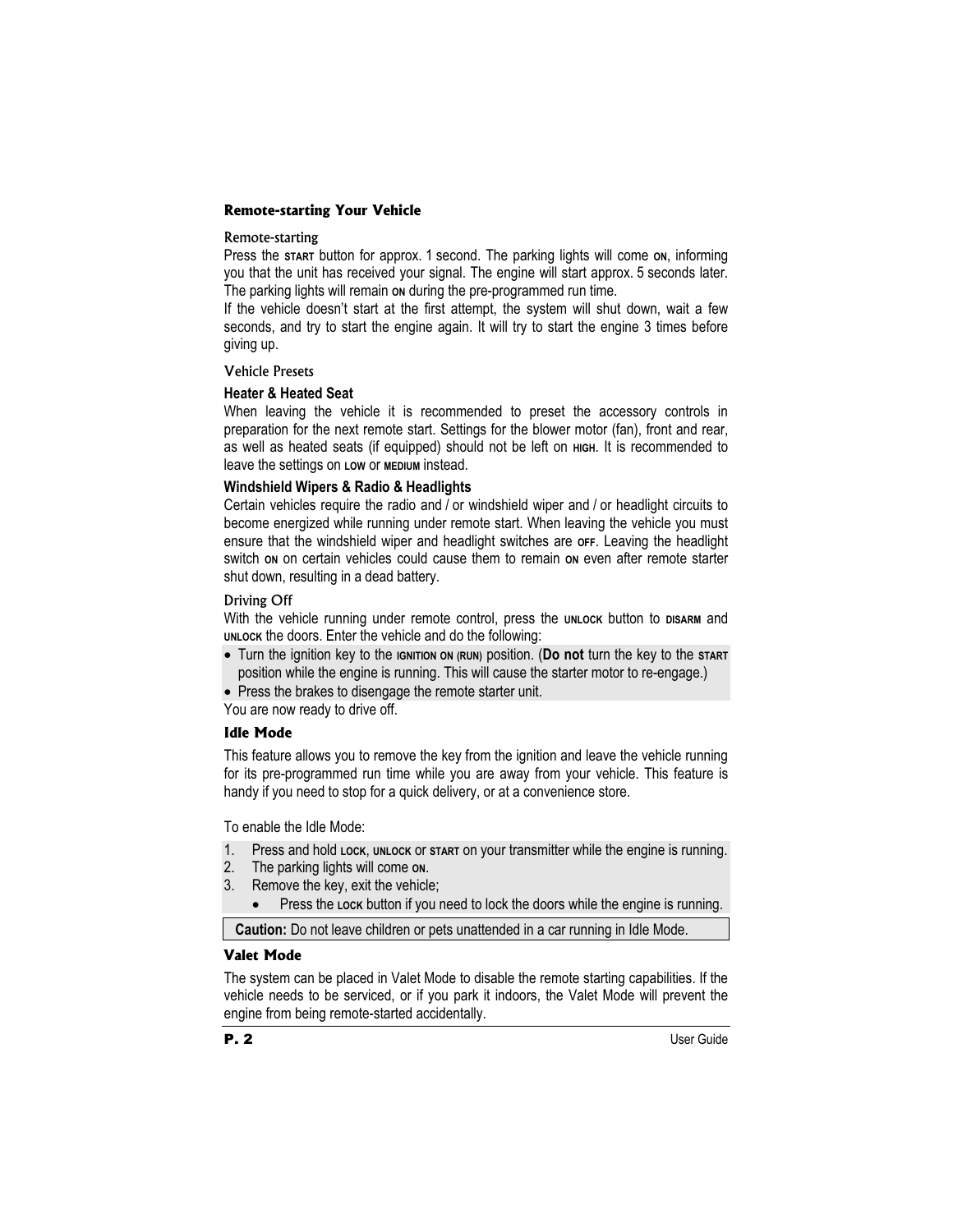# **To put the system** *into* **Valet Mode:**

- 1. Turn the key to the **IGNITION ON (RUN)** position.
- 2. Within 3 sec. press the Valet button and release it. The LED will come **ON**. (The system is in Valet Mode.)

# **To take the system** *out of* **Valet Mode:**

- 1. Turn the key to the **IGNITION ON (RUN)** position.
- 2. Within 3 sec. press and release the Valet button. The LED will go out. (The system is out of Valet Mode.)

The Valet button can only be used if the ignition key is in the **IGNITION ON (RUN)** position.

## **Ignition Valet**

The system can be placed in Valet Mode to disable the remote starting capabilities. If the vehicle needs to be serviced, or if you park it indoors, Valet Mode will prevent the engine from being accidentally started by remote control.

# **To ENTER Valet Mode**

- 1. With the key in the Ignition switch, turn the key to the **ON (RUN/IGNITION)** and then **OFF**  positions 5 times within 10 seconds.
- 2. The Parking Light will flash 3 times indicating the Module is now in Valet Mode. The LED will turn **ON** solid.

## **To EXIT Valet Mode**

- 1. With the key in the Ignition switch, turn the key to the on (RUN/IGNITION) and then off positions 5 times within 10 seconds.
- 2. The Parking Light will flash twice indicating the Module is now out of Valet Mode. The LED will turn **OFF**.

# **Remote Valet**

This feature will put your vehicle into Valet Mode using the remote transmitter instead of the Valet button as above.

**Note:** Once the Electronic Valet is activated, the remote starter and Alarm features are disabled.

# **To put the system** *into* **Valet Mode:**

- 1. Hold down the **UNLOCK** and **START** buttons simultaneously for 3 seconds. 2. **The Parking Lights will flash 3 times.**
- 
- The siren will chirp twice and the LED will come **ON**.

- **To take the system** *out of* **Valet Mode:**
- 

2. The Parking Lights will flash 2 times.<br>The siren will chirp twice, then pause, then chirp twice again, and the LED will go out.

## **Panic Mode**

**Safety feature:** activate panic mode in an emergency situation.

In an emergency situation, you can activate panic mode using the **SHIFT** button. This will:

- $\bullet$  Shut down the engine, • Unlock the doors (if **UNLOCK** is pressed)
- Disarm the Starter Kill and
- Activate the siren for 1 minute.
- Or lock the door (if **LOCK** is pressed),
- *(See below for a description of the Starter Kill.)*
-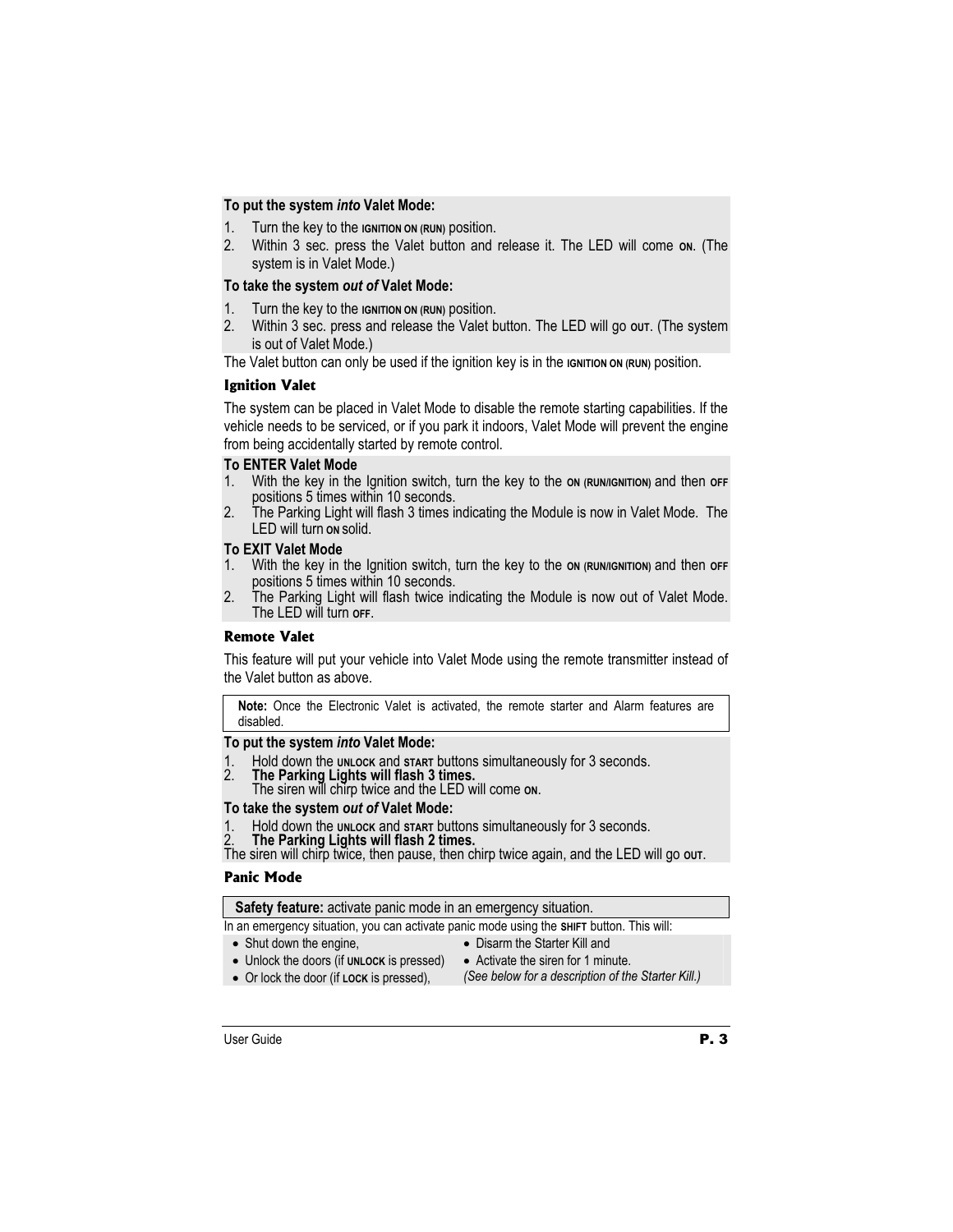## **To activate Panic Mode**

- Press and hold the s<del>HIFT</del> button for approximately 3 seconds until the siren starts to sound and the parking lights flash: this will unlock the doors before the siren sounds.
- *Or* press and hold the sният button for approximately 3 seconds until the siren starts to sound and the parking lights flash: this will lock the doors before the siren sounds.

Panic Mode will automatically shut down after 1 minute.

**Note:** To stop Panic Mode before the 1-minute delay, press the **LOCK** or **UNLOCK** button until the siren stops.

# Quick Lockout<sup>™</sup>

(Also called **Secure Panic**.) For fast protection, the system will Lock all doors when you press the **brake pedal while the siren is sounding**. (**Quick Lockout** is only available when *Panic* has been activated.)

# **Cold Weather Mode**

When the Cold Weather Mode is active, the engine starts every 2 hours and runs for 4 minutes (or for 9 or 20 minutes with Diesel engines); the routine will go on for a period of 24 hours.

# **To** *ENTER* **cold weather mode:**

• Press the shirt button and then hold the start button for 3 seconds until the parking lights flash 3 times.

# **To** *EXIT* **cold weather mode, do any one of the following:**

- Open the hood.
- Start the engine using the remote control.
- **•** Turn the ignition key to the **IGNITION ON (RUN)** position.
- Press the shirt button and then hold the start button for 3 seconds. (The parking lights will flash once.)

To check whether Cold Weather Mode is active, press and release the brake pedal: the parking lights should stay on while your foot is on the brake pedal.

# **Priority Door Access**

This safety feature lets you unlock only the driver's door when you press the **UNLOCK** button on the transmitter, and then **UNLOCK** the rest of the vehicle doors if the **UNLOCK** button is pressed for a second time within 3 seconds.

# **Chirp Delete**

To temporarily disable the siren's chirp confirmations upon arming and disarming (e.g. in a quiet neighbourhood):

- 1. Press the **TRUNK** button.
- 2. Within 3 seconds, press the **LOCK** or **UNLOCK** button to arm or disarm without any chirps.

**Note:** Your installer can program the Chirps Disabled feature if you want the chirps to be permanently disabled.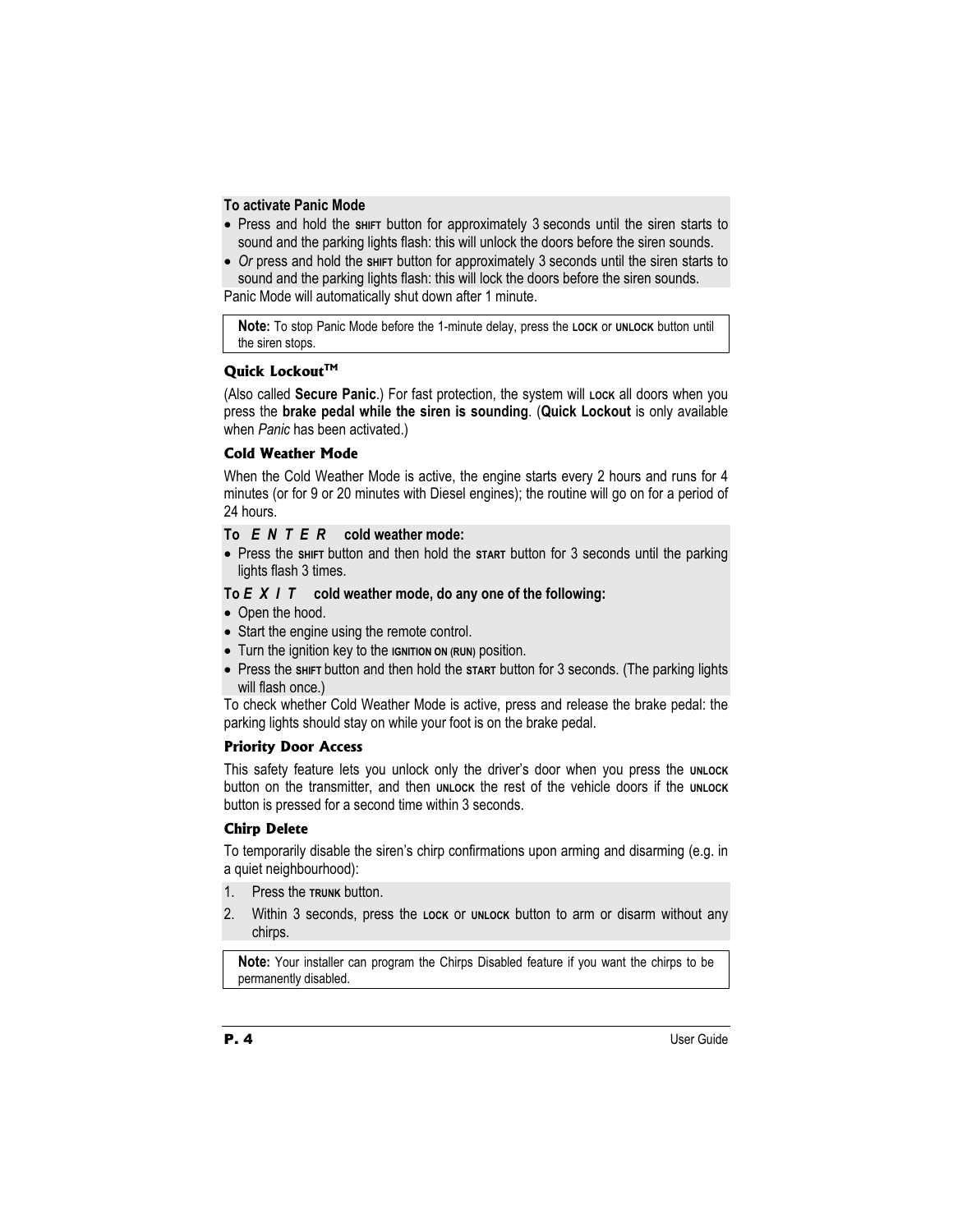# **User-selectable Options**

The system was designed with flexibility and OEM integration in mind. With its programmable options, this unit can single-handedly control nearly any electrical system in your vehicle.

**Note:** The programming of your system should be left to a professional. Changing any one of the settings may affect the operation of your system.

The user-selectable options are as follows:

#### • Safe Start

- Remote Door Locks
- Passive or Active Arming
- Disarm Notification
- Shock Sense and Warn-Away Engine Run Time Sense
- Ignition Re-Lock
- Secure Lock
- Remote Trunk Release
- Starter Kill
- - Multi-Car Operation
- Siren Chirps • Ignition-Controlled Door Locks
- Safe Start

**Safety feature:** Safe Start features will prevent accidental remote starts.

If this feature is enabled, the user must press the **START** button 2 times within 3 seconds to remote-start the vehicle.

If **Swap Start** Mode has been configured by your installer, to remote-start your vehicle press **LOCK** and **UNLOCK** simultaneously. (Press Start to trigger the **AUX 2** output.)

Safe Start features will eliminate accidental remote starts, e.g. when there are children playing with the transmitter.

# Remote Door Locks

If your system was installed with the Remote Door Locks option, you will have the convenience of remote keyless entry.

**To UNLOCK your doors and DISARM the system:** 

- 1. Press and hold the **UNLOCK** button for approx. 1 sec.
- 2. The parking lights will flash twice and the LED will go out to confirm that the doors have been unlocked, that the Starter Kill feature is disarmed (if it was installed) and that the Alarm is disabled.

## **To LOCK your doors and ARM the system:**

- 1. Press and hold the **Lock** button for approx. 1 sec.
- 2. The parking lights will flash once and the LED will flash slowly to confirm that the doors have been locked, that the Starter Kill feature is enabled (if it was installed) and that the Alarm is armed.

# Passive or Active Arming

By default, the system is configured to **Passive Arming Mode**. In Passive Arming Mode, the Starter Kill and the Alarm will automatically arm **30 seconds** after the last door is closed. The system will not arm itself if a door is left open.

**Important note:** When the system re-arms automatically or if there is an Alarm condition, you can disarm the system by simply pressing the **UNLOCK** button.

User Guide **P. 5**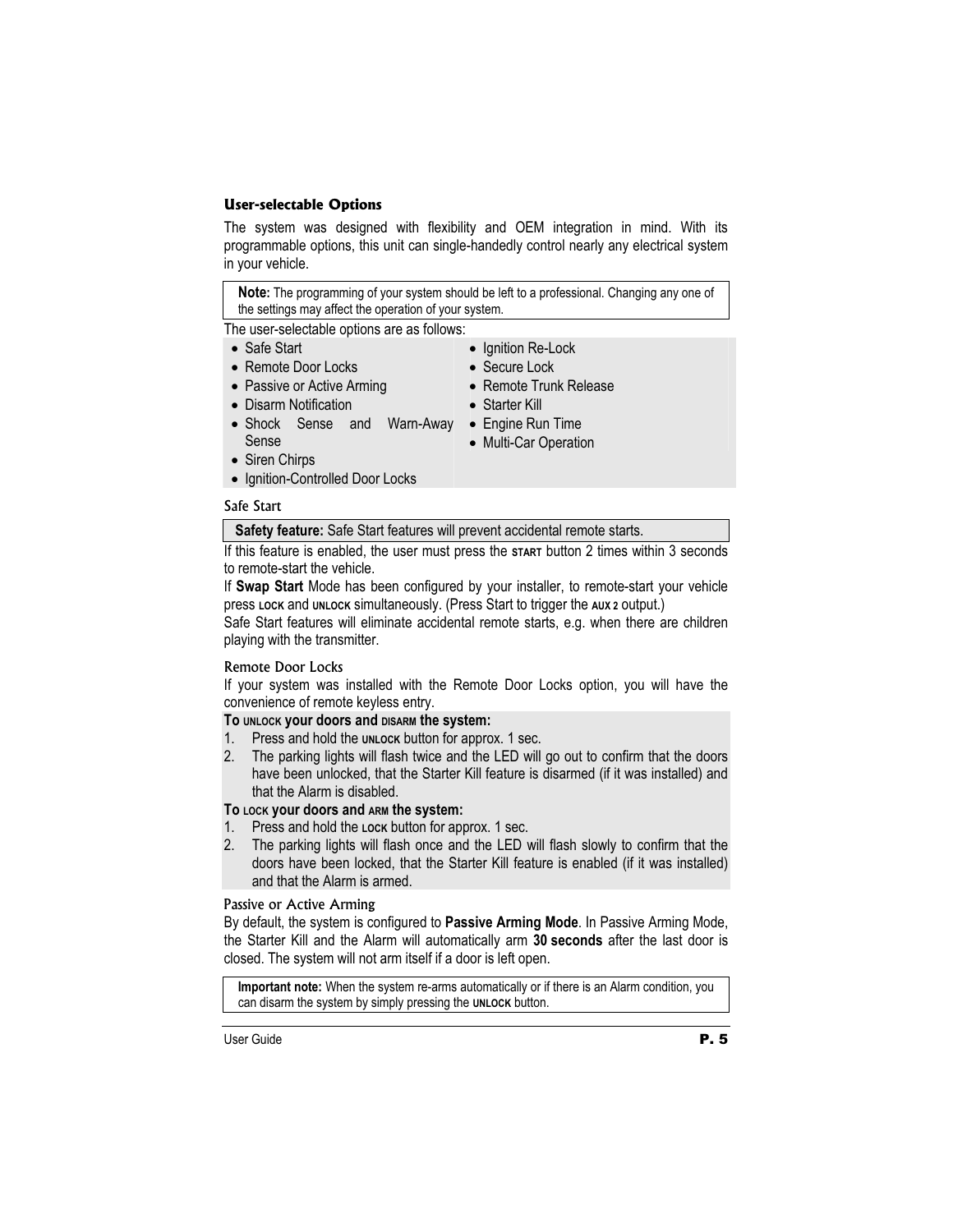# Disarmed Notification

(**OFF** by default.) This feature will notify the user when the vehicle was left disarmed: 10 seconds after the engine has been shut down and all doors have been closed, the horn will honk once if the doors have been left unlocked.

# Shock Sense And Warn-Away Sense

(Both enabled by default.) This system can react to a full shock by triggering the Alarm; it can also respond to a lighter shock (30 % of the strength of a full shock) by giving a *warn-away* (without triggering an Alarm condition). When the Engine is running after a remote start, however, **the system will prevent any Alarm condition to be triggered** ; it will still give a warning sound if *warn-away* is enabled.

# Siren Chirps

(On by default.) The siren will chirp to confirm the system's basic operations:

- x By default, when the doors are being **locked** the siren will give **one chirp** if none of the zones are active.
- x If a **zone is active** as the doors are being **locked**, the siren will give **three chirps**.
- x When the doors are being **unlocked**, the siren will give **two chirps** if no intrusion was detected.
- If an **intrusion was detected**, as the doors are being **unlocked** the siren will give **four chirps**.

The system can alternatively be set to:

- **Warning Mode** (no chirp during lock/unlock unless a zone is active when locking, in which case there will be 3 chirp upon locking – or unless the alarm was triggered, in which case there will be 4 chirps when unlocking);
- **Open Zone Notification** (the system will warn for doors opened up to 10 seconds after arming).
- x **No Chirp** (the vehicle will not chirp under any circumstance).

# Open Zone Notification:

**(Off by default.)** This feature will warn the user when a Door is left open: upon the arming of the Module, a 10-sec. notification delay will take place, after which the Siren will chirp 3 times if an open door is detected.

## Ignition-Controlled Door Locks

This is an added security feature. If your system was installed with the Ignition-Controlled Door Locks option, the doors will automatically be locked as soon as the key is turned to the **IGNITION ON (RUN)** position while the brakes are pressed. When the key us turned to the **OFF** position, the doors will automatically be unlocked.

# Ignition Re-Lock

When the Ignition-Controlled Door Locks option is enabled and the ignition is on, should any door be unlocked and opened, all the doors will be re-locked next time the brake pedal is pressed.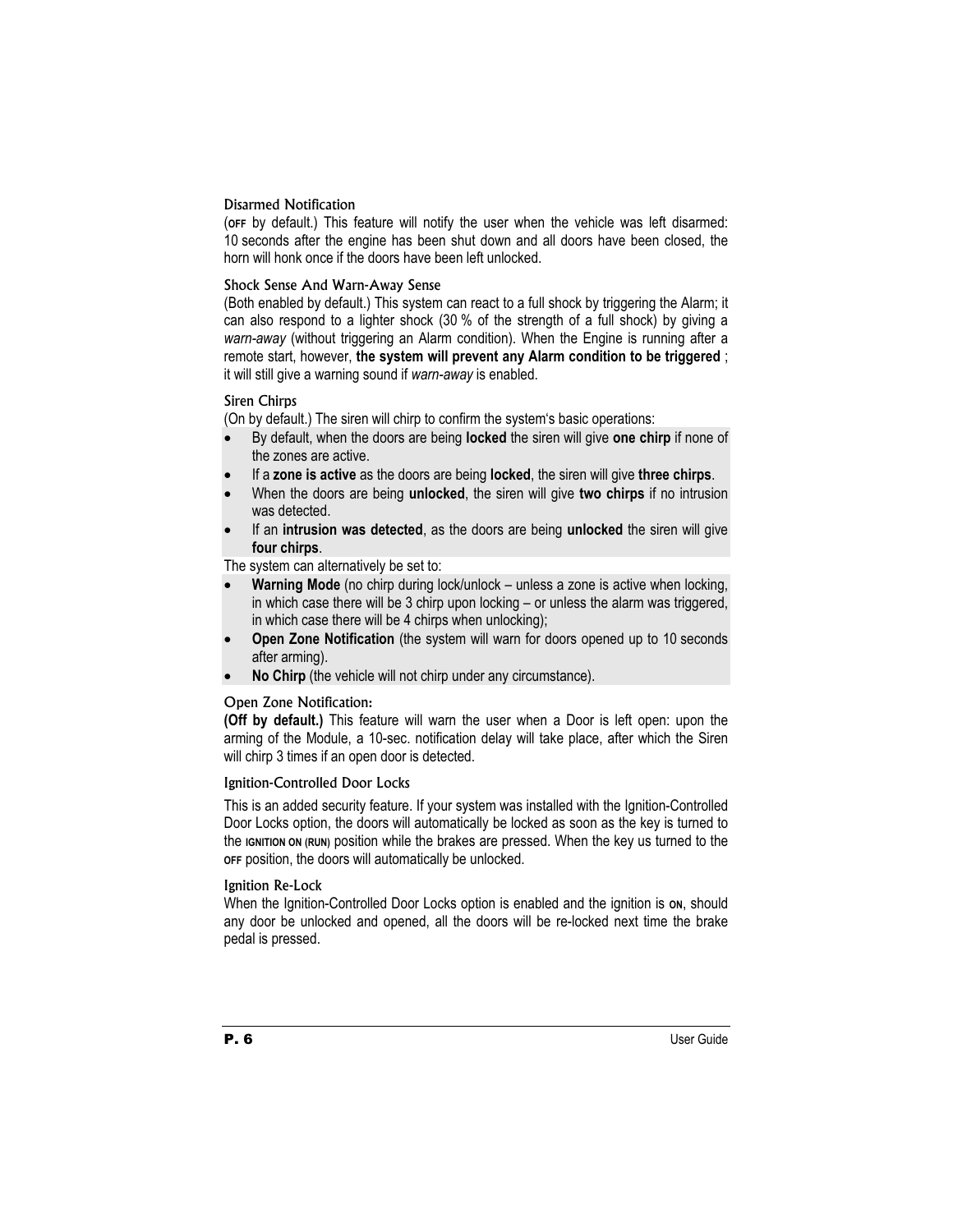## Secure Lock

This is an added security feature. If your system was installed with the Secure Lock option, it will automatically lock your doors and arm the system 4 seconds after your start your car by remote. The system will automatically lock the doors again after shut-down.

#### Remote Trunk Release

If your system was installed with the Remote Trunk Release, you can open your trunk by pressing the **TRUNK** button for 3 sec. on the transmitter, or by pressing the **TRUNK** button **twice** within 3 sec.

## Starter Kill

This added security feature will immobilize your vehicle when the system is armed. If your system was installed with the Starter Kill option, you will not be able to start your vehicle with the key unless the system has been disarmed first.

The Starter Kill option follows the Alarm arming function, and can therefore be programmed to be **active** (will not arm automatically) or **passive** (will arm automatically). In **passive** Mode, the Starter Kill can be set to arm automatically in 30 seconds either with or without Siren chirps.

To disarm the Starter Kill, press and hold the **UNLOCK** button on the transmitter. The parking lights will flash twice. (If door locks were installed, this will also unlock the doors.) In **passive** Mode, the system will automatically re-arm itself 30 seconds after unlocking the doors if the key has not been inserted in the ignition by then.

To **arm** the Starter Kill, press and hold the **LOCK** button on the transmitter. The parking lights will flash once. (If the door locks were installed, this will also lock the doors.)

## Engine Run Time

If you have a gas engine, your system can be programmed to run the engine for 4, 15, or 25 minutes (15 min default). If you have a diesel engine, it can be programmed to run the engine for 9, 20, or 30 minutes (20 min default).

## Extended Run Time

With the vehicle running under a remote start, pressing and holding the **START** button for more than 1 seconds will reset the run time counter to zero and restart the run time cycle from the beginning.

To stop the vehicle, at any moment, simply press and release the **STOP** button. This procedure can only be carried out once per remote start.

Example: if your Module is programmed for a run time of 4 minutes and your vehicle has been running for 3 minutes already, pressing the **START** button will reset the counter to zero and the Engine will run for another cycle (in this case, 4 minutes).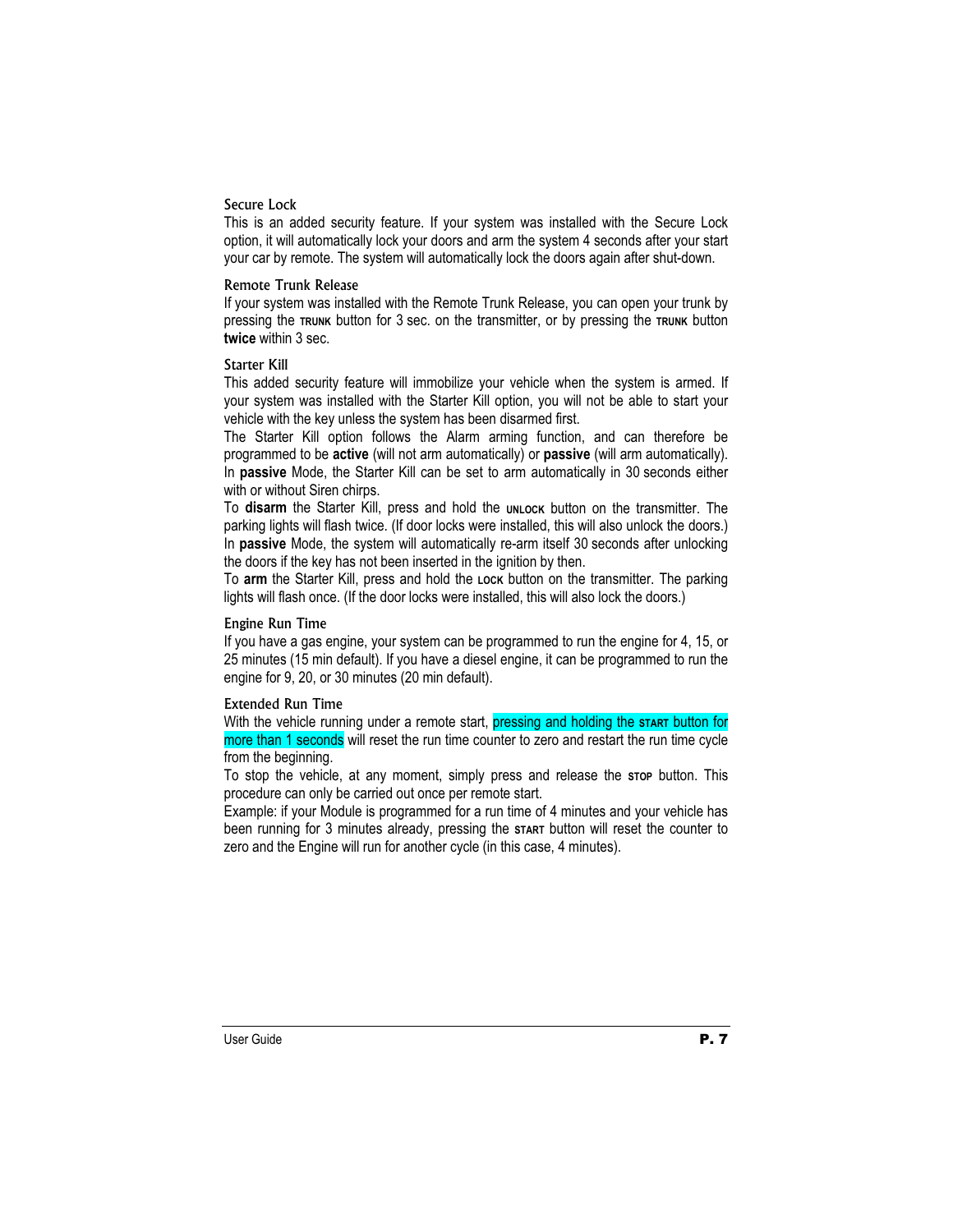# Multi-Car Operation

This option allows the owner of two vehicles, both equipped with identical systems, to control both systems with only one remote transmitter. To control the second vehicle, simultaneously press the TRUNK button and the button of the function you wish to use:

- x Press **SHIFT + SHIFT + START**: ............................................. **START**
- x Press **SHIFT + SHIFT + STOP**: ............................................... **STOP**
- x Press **SHIFT + SHIFT + TRUNK**:.............................................. **AUX 3 (TRUNK)**

# **Car Finder**

When enabled, the car finder option will help you locate your vehicle by sending a pulsating signal through the horn or the siren. To hear the signal, press the **SHIFT** followed by the Lock button. This will produce a pulsating signal for the time you keep the Lock button pressed.

# **Diagnostics – Chirps Diagnostics – Parking Lights**

| Chirps                       | Description                                                                                                                                                         |  |
|------------------------------|---------------------------------------------------------------------------------------------------------------------------------------------------------------------|--|
| 1                            | Lock and arm the system.<br>LOCK confirmation.<br>Entering Mode 1 in the programming options.<br>Start attempt when engine is already running under remote control. |  |
| $\overline{2}$               | Unlock and disarm.<br>٠<br>Transmitter programmed.<br>Entering Remote Valet.<br>Entering Mode 2 in programming options.                                             |  |
| 3                            | Lock and arm - a zone is unprotected.<br>٠<br>Entering Mode 3 in the programming options.                                                                           |  |
| 4                            | Unlock and disarm - an intrusion occurred.<br>$\bullet$<br>Entering tach programming procedure.                                                                     |  |
| 5                            | Siren or Horn Chirp Timing adjustment.<br>٠                                                                                                                         |  |
| Constant up to<br>60 seconds | In Siren Mode: alarm condition generated by an intrusion, by Panic Mode or<br>when the Module is powered up. The Siren will sound for 60 sec.                       |  |
| Constant up to<br>30 seconds | In Horn Mode: alarm condition generated by an intrusion, by Panic Mode or<br>when the Module is powered up. The Horn will sound for 30 sec.                         |  |